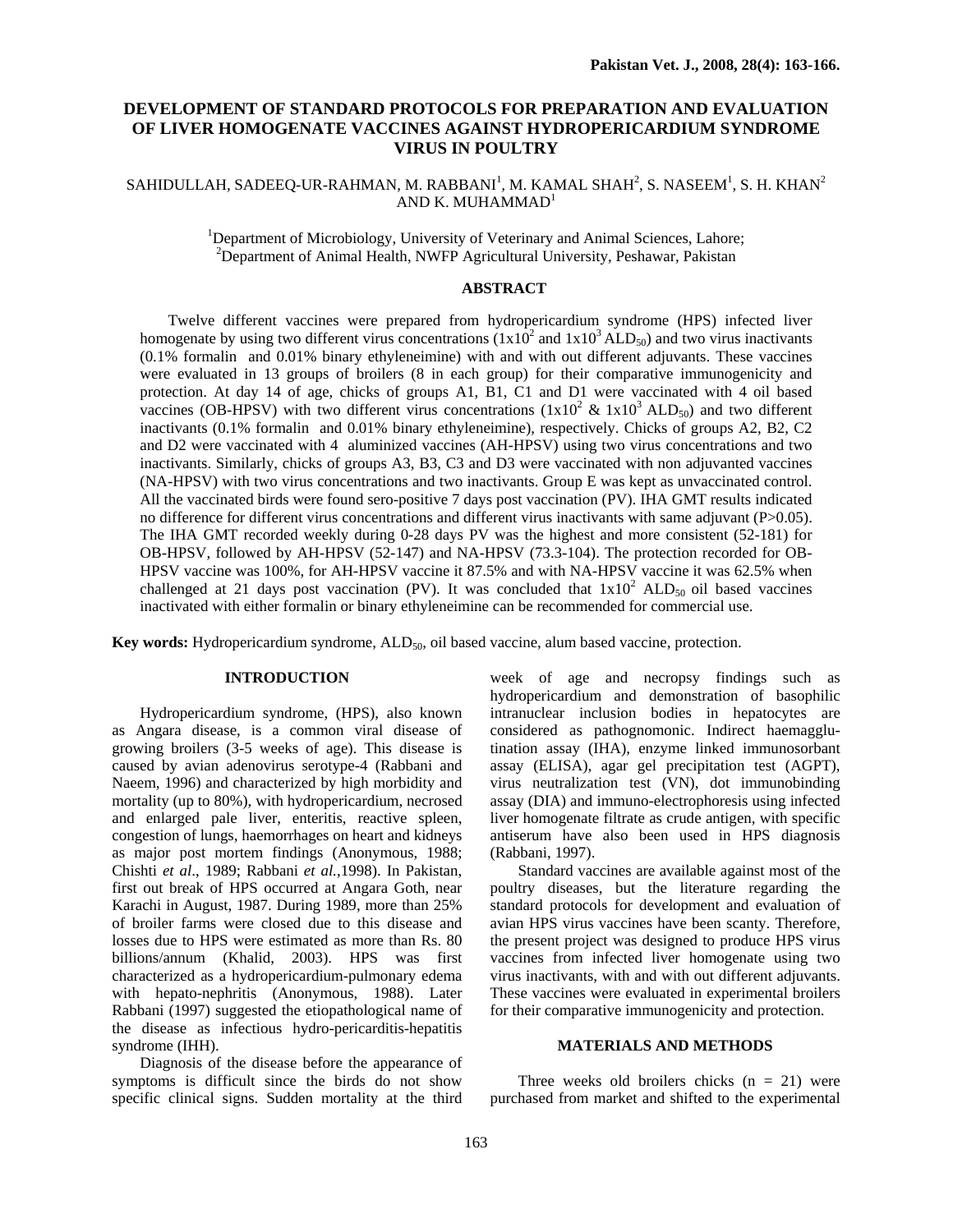shed of the Department of Microbiology, University of Veterinary and Animal Sciences (UVAS), Lahore, Pakistan. On day 26 of age, 15 birds were challenged with virulent hydropericardium syndrome (HPS) virus from frozen virus seed (obtained from University Diagnostic Laboratory, UVAS, Lahore) and remaining 6 birds were kept as non challenged control. Birds were observed for 5 days post challenge (PC) for any mortality and the results were recorded. The moribund

livers of HPS infected dead birds were removed, placed in containers and stored at  $-20^{\circ}$ C. One gram of HPS virus infected liver was homogenized in an electric homogenizer with 9 ml of normal saline (pH 7.2) and centrifuged at 3000 rpm for 10 minutes. The clear supernatant was taken out and Gentamycin @ 200 ug/ml, Penicillin @ 1000 i.u./ml and Streptomycin @ 100 ug/ml were added to the supernatant fluid (Hussain *et al*., 1996). This 10% infected liver homogenate was processed for determination of animal lethal dose 50 ( $ALD_{50}$ ), as described by Reed and Muench (1938).

Infected liver homogenate (10%) was diluted to achieve virus suspensions having  $1x10^2$  and  $1x10^3$  $ALD<sub>50</sub> HPS$  virus and inactivated by using formalin in the ratio of 1:1000 (Saif, 2003) and 0.001M binary ethyleneimine (BEI) in ratio of 1:10,000 (Anonymous, 1988). Each of the inactivated virus suspension was subjected to safety and sterility testing, as described by Khalid (2003).

Formalin inactivated virus suspensions  $(1x10^2$  and  $1x10<sup>3</sup>$  ALD<sub>50</sub>) were processed for vaccine preparation by admixing each virus suspension in ratio of 2:3 with oil base (span  $80 = 7$  parts, tween  $80 = 3$  parts and liquid paraffine = 90 parts), aluminium hydroxide gel (Malik, 2003) and no adjuvant and following 6 vaccines were prepared: (i) Formalized  $1x10^2$  ALD<sub>50</sub> oil base HPS vaccine (F-OB-HPSV-1), (ii) Formalized  $1x10^2$  $ALD<sub>50</sub>$  aluminized HPS vaccine (F-AH-HPSV-1), (iii) Formalized  $1x10^2$  ALD<sub>50</sub> no adjuvant HPS vaccine (F-NA-HPSV-1), (iv) Formalized  $1x10^3$  ALD<sub>50</sub> oil base HPS vaccine (F-OB-HPSV-2), (v) Formalized  $1x10<sup>3</sup>$  $ALD<sub>50</sub>$  aluminized HPS vaccine (F-AH-HPSV-2) and (vi) Formalized  $1x10^3$  ALD<sub>50</sub> no adjuvant HPS vaccine (F-NA-HPSV-2).

Similarly, binary ethyleneimine (BEI) inactivated virus suspensions  $(1x10^2 \text{ and } 1x10^3 \text{ ALD}_{50})$  were admixed with oil base, aluminium hydroxide gel and no adjuvant and following 6 vaccines were again prepared; (i) BEI inactivated  $1x10^2$  ALD<sub>50</sub> oil base HPS vaccine (BEI-OB-HPSV-1), (ii) BEI inactivated  $1x10^2$  ALD<sub>50</sub> aluminized HPS vaccine (BEI-AH-HPSV-1), (iii) BEI inactivated  $1x10^2$  ALD<sub>50</sub> no adjuvant HPS vaccine (BEI-NA-HPSV-1), (iv) BEI inactivated  $1x10^3$  ALD<sub>50</sub> oil base HPS vaccine (BEI-OB-HPSV-2), (v) BEI inactivated  $1x10^3$  ALD<sub>50</sub> aluminized HPS vaccine (BEI -AH-HPSV-2 and (vi) BEI inactivated  $1x10^3$  ALD<sub>50</sub> no adjuvant HPS vaccine (BEI-NA-HPSV-2).

For evaluation of these 12 vaccines, 104 day-old broiler chicks were purchased from market and divided into 13 groups (each having 8 chicks). Birds of each group were marked and vaccinated at  $14<sup>th</sup>$  day of age with 0.5 ml of vaccine subcutaneously as shown in Table 1. Birds of group-E were kept as non vaccinated control. Blood was collected randomly from 4 birds of each group weekly after vaccination (AV) up to 4 weeks, serum was separated and heated at  $56^{\circ}$ C for 40 minutes to inactivate complement. Each serum sample was subjected to indirect haemagglutination assay (IHA) and geometric mean titer (GMT) for each group was calculated. On day 35 of age (21 days AV), all the birds were given challenge dose of virulent HPS virus (1 ml 40% w/v infected liver homogenate). Mortality and morbidity of all challenged birds were recorded up to 7 days post challenge (PC) and the relationship of IHA GMT with susceptibility was determined. Analysis of variance and DMR test were applied using SPSS software.

**Table 1: Vaccination schedule for birds of different groups**

| Groups         | No of<br>chicks | Vaccine              | Virus concen-<br>tration $(ALD_{50})$ |  |  |  |  |
|----------------|-----------------|----------------------|---------------------------------------|--|--|--|--|
| A <sub>1</sub> | 8               | F-OB-HPSV-1          | $1 \times 10^{-2}$                    |  |  |  |  |
| A <sub>2</sub> | 8               | F-AH-HPSV-1          | $1 \times 10^{-2}$                    |  |  |  |  |
| A <sub>3</sub> | 8               | F-NA-HPSV-1          | $1 \times 10^{-2}$                    |  |  |  |  |
| B1             | 8               | F-OB-HPSV-2          | $1 \times 10^{-3}$                    |  |  |  |  |
| <b>B2</b>      | 8               | F-AH-HPSV-2          | $1 \times 10^{-3}$                    |  |  |  |  |
| B <sub>3</sub> | 8               | F-NA-HPSV-2          | $1 \times 10^{-3}$                    |  |  |  |  |
| C <sub>1</sub> | 8               | BEI-OB-HPSV-1        | $1 \times 10^{-2}$                    |  |  |  |  |
| C <sub>2</sub> | 8               | <b>BEI-AH-HPSV-1</b> | $1 \times 10^{-2}$                    |  |  |  |  |
| C <sub>3</sub> | 8               | <b>BEI-NA-HPSV-1</b> | $1 \times 10^{-2}$                    |  |  |  |  |
| D1             | 8               | BEI-OB-HPSV-2        | $1 \times 10^{-3}$                    |  |  |  |  |
| D <sub>2</sub> | 8               | BEI-AH-HPSV-2        | $1 \times 10^{-3}$                    |  |  |  |  |
| D <sub>3</sub> | 8               | BEI-NA-HPSV-2        | $1 \times 10$                         |  |  |  |  |
| $E^*$          | 8               | Control              |                                       |  |  |  |  |

 $E^*$  = control non vaccinated group.

#### **RESULTS AND DISCUSSION**

HPS was reproduced in three weeks old broilers (not vaccinated against HPS) by injecting 40% w/v infected liver homogenate. After 42 hours, mortality started and reached to its peak 70-90 hours post challenge (PC). Dead birds showed characteristic hydropericardium with enlarged, pale, necrosed liver, congestion of lungs, enteritis and hemorrhages on heart and kidneys. These findings are congruent with those of Khwaja *et al*. (1988) and Anjum *et al*. (1989).

HPS infected liver homogenate (10%) was tested against known antiserum through AGPT for confirmation of HPS agent. After 24 hrs of incubation, a clear precipitation band was observed (Kumar *et al.,* 1997).  $\widehat{ALD}_{50}$  was calculated as  $10^{-4.4}/ml$  after this confirmation.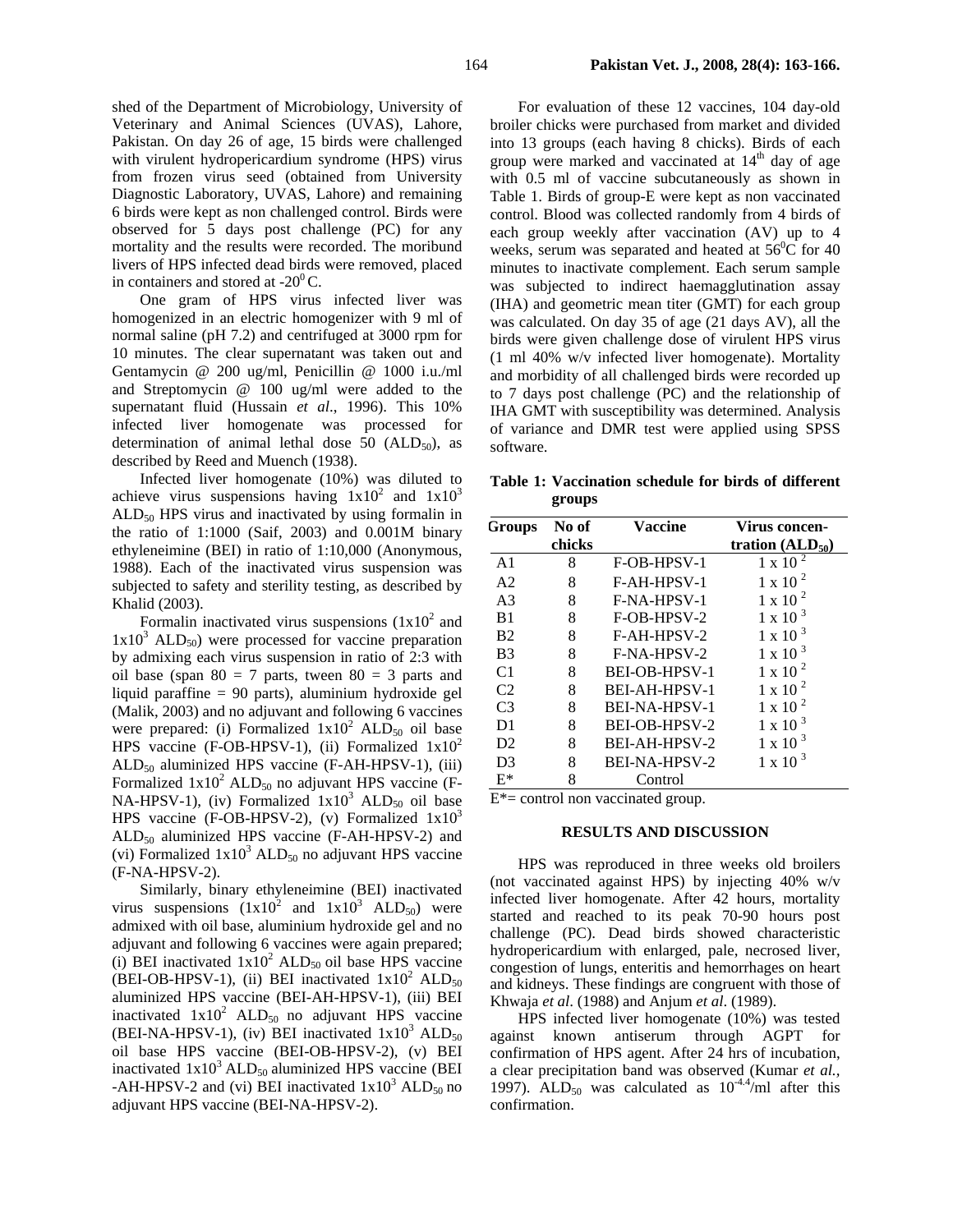All birds vaccinated at day 14 of age were challenged with virulent HPS virus on day 35 of age and were observed for 7 days post challenge for mortality. Birds given oil based HPS vaccines (A1, B1, C1 and D1 groups) showed 0% mortality and 100% protection (Table 2). Birds vaccinated with aluminium hydroxide gel adjuvanted HPS vaccine (A2, B2, C2 and D2 groups) showed variable responses in terms of percent mortality and protection. The lowest mortality (0%) and highest protection percentage (100%) were recorded for group B2, C2 and D2, while in group A2 there was 12.5 per cent mortality Table 2). The protection percentage in vaccinated birds was found to be highest for oil based vaccine (100%), followed by aluminized vaccine (87.3-100 %) and non adjuvant vaccine (57.5%), when challenged with virulent virus inoculums at day 21 post-vaccination (PV). This may be due to higher antibody level in response to oil adjuvanted vaccine. These findings are in line with the observations of Hussain *et al*. (1996).

All vaccinated birds were found sero-positive 7 days AV when assayed by IHA. Hussain *et al*. (1996) and Noor-ul-Hassan *et al.* (1994) also found similar results, while Chishti *et al*. (1989) and Sarwar *et al*. (1995) reported seroconversion in 10-14 days after vaccination against HPS in broiler chickens. This difference in seroconversion rate is supposed to be due to composition of autogenous vaccines, breed of chickens, managemental condition, time of vaccination (bird immune status) or type of serological test.

Statistical analysis showed that antibody titers at day 7 PV in groups A3, B3 and C3 (F-NA-HPSV) were significantly higher (73.3) than for other groups (Table 3). At day 14 PV, there was no significant difference in IHA GMT values of groups A1, A2, B1, B2, C1, C2 and D1. The highest IHA GMT value (147) was recorded for these groups at day 14 PV. Similarly, the antibody titer was significantly higher for groups A1, B1, C1 and D1 than for other groups at day 21 PV. This highest antibody titer was maintained by groups A1, B1 and C1 for next 7 days (28 days PV). These IHA GMT values reveal the highest value (73.3) for non adjuvant vaccine during 1-2 weeks AV; it started to decrease in  $3<sup>rd</sup>$  week and dropped to 4.6, at 4<sup>th</sup> week AV, probably due to immunity break (Afzal and Ahmad, 1990). This rapid increase and drop in GMT with non adjuvanted vaccine may be due to rapid absorption and rapid elimination of vaccinal agent. This is congruent with Hussain *et al*. (1999). The IHA GMT values at same time intervals for aluminized vaccine were 64, 128-147, 104-147 and 73-112. IHA GMT values were highest and more consistent for oil based vaccines inactivated either with formalin or BEI with peak GMT (181) in  $3<sup>rd</sup>$ week AV (Hussain *et al*., 1999).

So in this study, two different virus concentrations  $(1x10^2 \text{ and } 1x10^3 \text{ ALD}_{50} \text{ HPS} \text{ antigen concentration})$ and two different virus inactivants (formalin and BEI ) were used. It appears that neither virus concentrations nor inactivants make any difference in terms of protection percentage and IHA GMT values using same adjuvant. Ahmad *et al*. (1990) also recorded no difference in protection percentage and IHA GMT values of birds vaccinated with  $5x10^1$  or 1x  $10^{2.3}$  EID<sub>50</sub> HPS virus containing vaccines.

From this study, it is concluded that oil based HPS vaccine containing  $1x10^2$  ALD<sub>50</sub> HPS virus, inactivated with formalin or BEI provided 100% protection in birds vaccinated at  $14<sup>th</sup>$  day of age for at least 4-5 weeks AV. This vaccine can be recommended for commercial production.

| Days after virus | <b>Groups</b> |           |                |          |                |                |          |                |                |          |                |                |      |
|------------------|---------------|-----------|----------------|----------|----------------|----------------|----------|----------------|----------------|----------|----------------|----------------|------|
| challenge        | A1            | $\bf{A2}$ | A <sub>3</sub> | B1       | B <sub>2</sub> | B <sub>3</sub> | C1       | C <sub>2</sub> | C <sub>3</sub> | D1       | D <sub>2</sub> | D <sub>3</sub> | E    |
|                  |               |           |                |          |                |                |          |                |                |          |                |                |      |
|                  |               |           |                |          |                |                |          |                |                |          |                |                |      |
| 3                |               |           |                |          |                |                |          |                |                |          |                |                | 2    |
| 4                |               |           |                |          |                |                |          |                |                |          |                |                |      |
| 6                |               |           |                |          |                |                |          |                |                |          |                | ◠              | 2    |
|                  |               |           |                |          |                |                |          |                |                |          |                |                |      |
| 8                |               |           |                |          |                |                |          |                |                |          |                |                |      |
| 9                |               |           |                |          |                |                |          |                |                |          |                |                |      |
| Total            | 0/8           | 1/8       | 2/8            | 0/8      | 0/8            | 2/8            | 0/8      | 0/8            | 2/8            | 0/8      | 0/8            | 3/8            | 7/8  |
| Mortality (%)    | $\Omega$      | 12.5      | 25             | $\Omega$ | $\Omega$       | 25             | $\Omega$ | $\Omega$       | 25             | $\Omega$ | $\Omega$       | 37.5           | 87.5 |
| Protection (%)   | 100           | 85.7      | 71.4           | 100      | 100            | 71.4           | 100      | 100            | 71.4           | 100      | 100            | 57             | -    |

**Table 2: Mortality and protection in challenged vaccinated groups (challenged on day 21 post vaccination)**